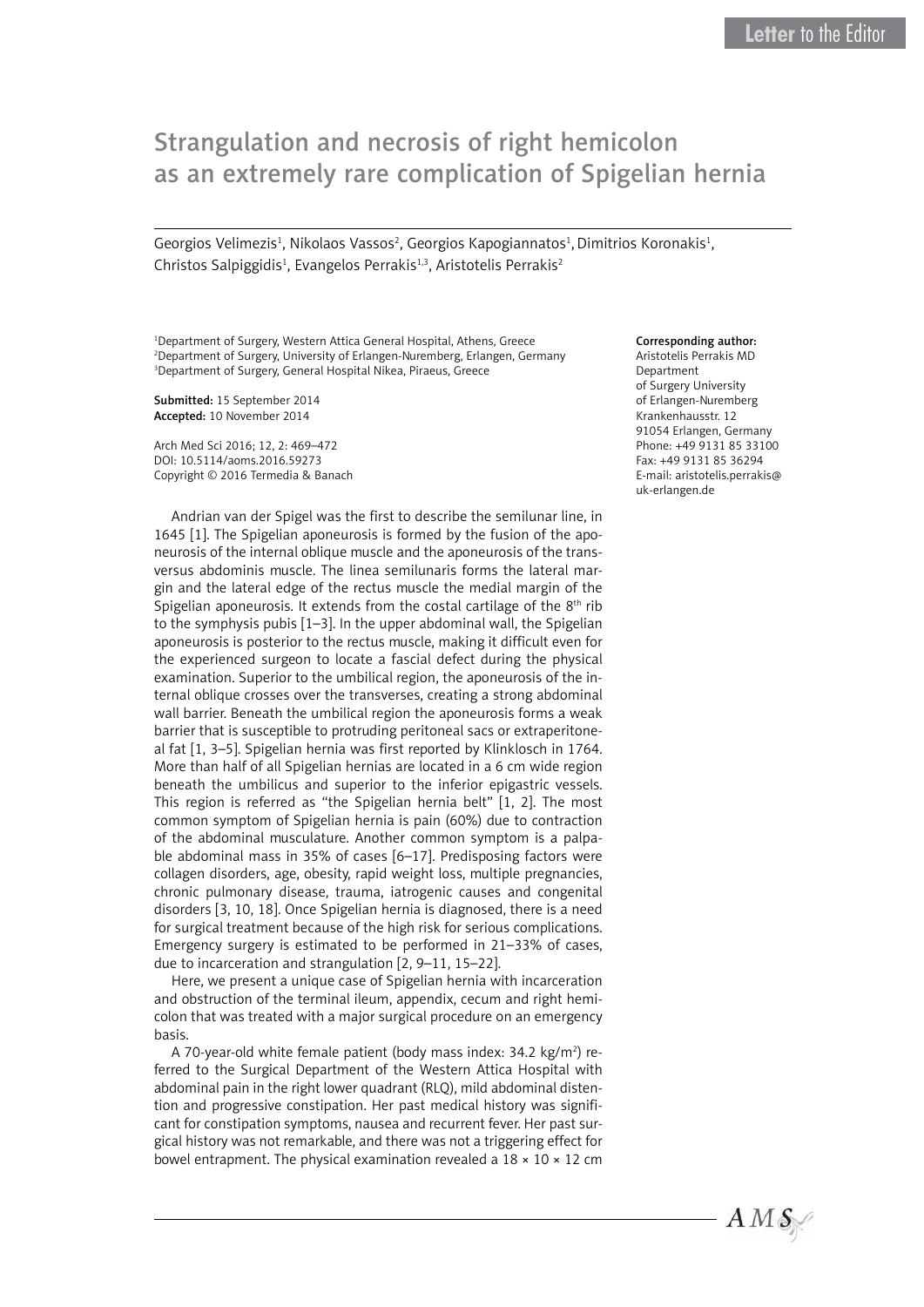palpable mass in the RLQ. The overlying skin was irritated with signs of an extended inflammatory reaction (Figure 1). Laboratory examinations revealed leukocytosis (16 700 white blood cells/µl) and a major electrolyte disorder (hypokalemia (3.0 mmol/l) and hyponatremia (129 mmol/l)). The plain abdominal X-ray examination revealed gas-fluid levels indicating large bowel obstruction (Figure 2). Due to these findings an immediate surgical intervention under general anesthesia was performed. The surgical exploration was carried out via a right pararectal anterior approach over the mass. Laparotomy confirmed a great mass pro-





Figure 1. Huge palpable mass in the right lower quadrant of the abdomen



Figure 2. Plain abdominal X-ray examination with gas-fluid levels indicating large bowel obstruction



Figure 3. A – Inflammatory mass in subcutaneous tissue.  $B$  – Neck of Spigelian hernia.  $C$  – Necrosis of intestinal wall. **D** – Surgical specimen after right hemicolectomy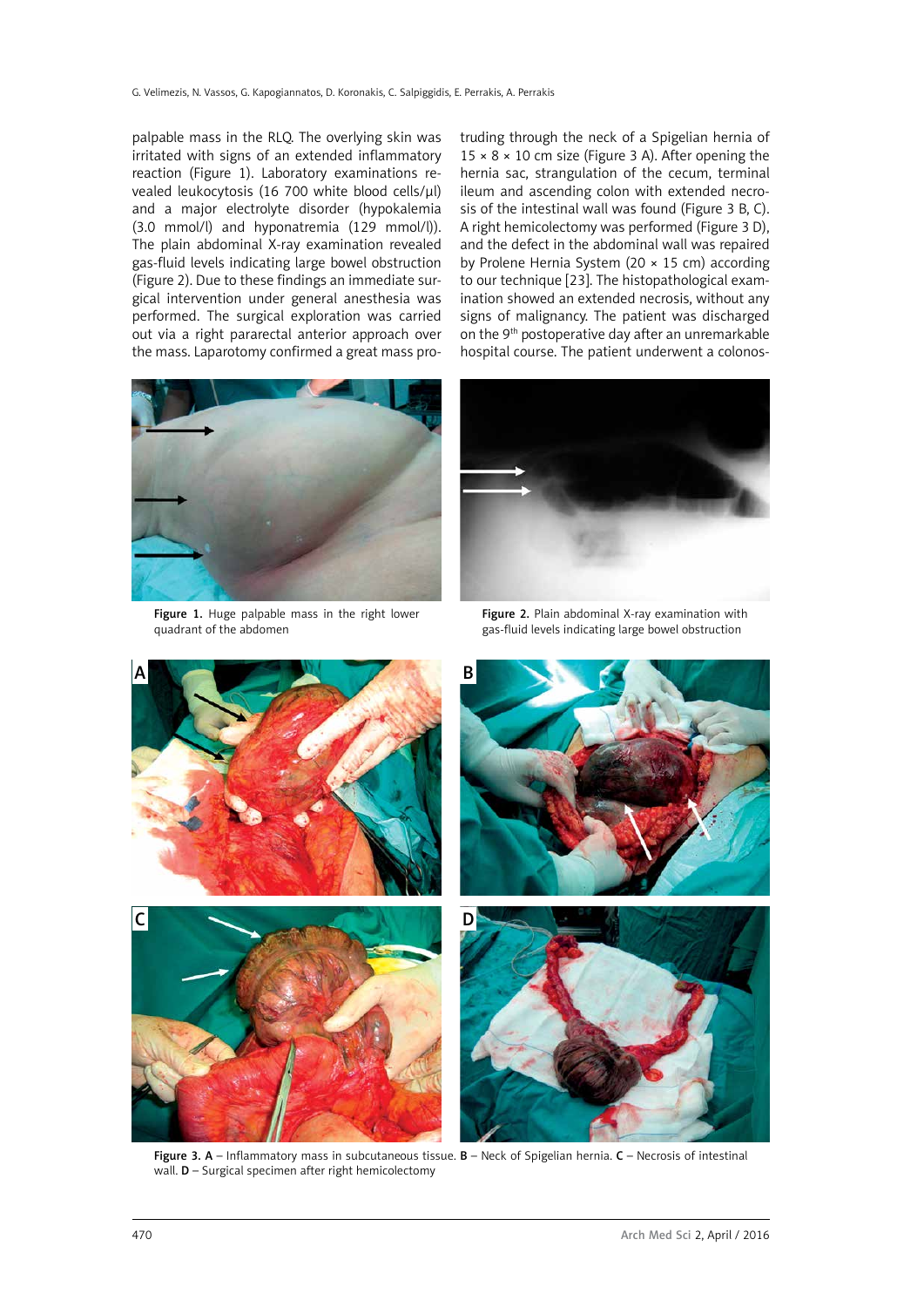copy 12 weeks after surgical treatment in order to exclude a malignancy of the colon, and after 5 years of follow-up the patient is doing well without any evidence of hernia recurrence.

The most common symptoms of Spigelian hernia are pain (60%) and a palpable abdominal mass in 35% of cases [6]. Whether a Spigelian hernia should be diagnosed through physical examination remains a controversial matter: In more than 50% of cases the physical examination alone is not enough to establish the diagnosis [7]. However, according to Larson, patients' history and physical examination alone establish the diagnosis of Spigelian hernia in 74% of cases [8]. Many authors have reported that many Spigelian hernias may remain unclear until laparotomy is performed. Weiss *et al.* reported in a series of 178 patients that the preoperative diagnosis was correct in 92 (51.7%) cases [9]. The diameter of the neck is usually about 0.5–2 cm, and due to this fact the risk of obstruction and incarceration is high (21%) [10, 11]. The hernia sac usually contains preperitoneal fat or greater omentum, but there are cases in which the sac contains parts of the small bowel or other solid organs [2]. Colonic obstruction is, nevertheless, a very rare condition. To our knowledge, only 10 cases have been reported in the literature (Table I) [12–17]. Abdominal X-ray examination may show signs of ileus in case of incarceration but is not specific enough to reveal the cause of the obstruction. Ultrasonography and computed tomography can clearly define the defect of the abdominal wall as well as the contents of the hernia sac [19, 20]. Once Spigelian hernia is diagnosed, there is a need for surgical treatment because of the

high risk of further serious complications. Emergency surgery is estimated to be performed in 21–33% of cases, due to incarceration and strangulation [2, 9–11, 15]. The surgical procedures performed for repair of Spigelian hernia are generally classified as follows: open (primary suture repair, mesh-repair preperitoneal or intraperitoneal) and laparoscopic (intra- or preperitoneal). Open procedures are still widely used, because of the preoperative uncertainty of diagnosis and the high rate of emergency surgery, but the laparoscopic approach is gaining increased importance mainly in uncomplicated cases [11, 19, 21, 22].

## Acknowledgments

Georgios Velimezis and Nikolaos Vassos contributed equally to this manuscript.

### Conflict of interest

The authors declare no conflict of interest.

#### References

- 1. Skandalakis PN, Zoras O, Skandalakis JE, Mirilas P. Spigelian hernia: surgical anatomy, embryology, and technique of repair. Am Surg 2006; 72: 42-8.
- 2. Spangen L. Spigelian hernia. World J Surg 1989; 13: 573-80.
- 3. Sanchez-Montes I, Deysine M. Spigelian hernias. Arch Surg 1988; 133: 670-2.
- 4. Read RC. Observation on the etiology of spigelian hernia. Ann Surg 1960; 152: 1004-9.
- 5. Olson RO, Davis WC. Spigelian hernia: rare or obscure? Am J Surg 1968; 116: 842-6.
- 6. Jain KM, Hastings OM, Kurz VP. Spigelian hernia. Am Surg 1977; 43: 596-600.

Table I. Reported cases with colonic obstruction secondary to a Spigelian hernia

| $\boldsymbol{N}$ | Author (year)     | Age/gender | Site of hernia | Involved segment                                                    | Type of surgery                  |
|------------------|-------------------|------------|----------------|---------------------------------------------------------------------|----------------------------------|
| $\mathbf{1}$     | Spierl (1980)     | 58/M       | <b>RLO</b>     | Cecum and ascending colon                                           | Right hemicolectomy              |
| $\overline{2}$   | Le Joliff (1985)  | 72/F       | <b>LLO</b>     | Descending colon                                                    | Hartmann operation               |
| 3                | Le Joliff (1985)  | 63/F       | <b>LLO</b>     | Sigmoid                                                             | No resection                     |
| 4                | Le Joliff (1985)  | 81/F       | <b>LLO</b>     | Descending colon                                                    | Suture of the<br>perforated site |
| 5                | Brahmbhatt (1990) | 70/F       | LLQ            | Sigmoid                                                             | No resection                     |
| 6                | Benito (1999)     | 67/F       | LLO            | Sigmoid                                                             | No resection                     |
| $\overline{7}$   | Losanoff (2001)   | 65/F       | LLO            | Sigmoid                                                             | No resection                     |
| 8                | Fisichella (2007) | 78/F       | <b>RLO</b>     | Cecum                                                               | Not stated                       |
| 9                | Miller (2008)     | 57/M       | <b>LLO</b>     | Sigmoid                                                             | No resection                     |
| 10               | Salemis (2010)    | 41/M       | <b>RLO</b>     | Ascending colon, small bowel<br>loop, portion of greater<br>omentum | No resection                     |
| 11               | Our case          | 70/F       | <b>RLO</b>     | Terminal ileum, cecum and<br>ascending colon                        | Right hemicolectomy              |